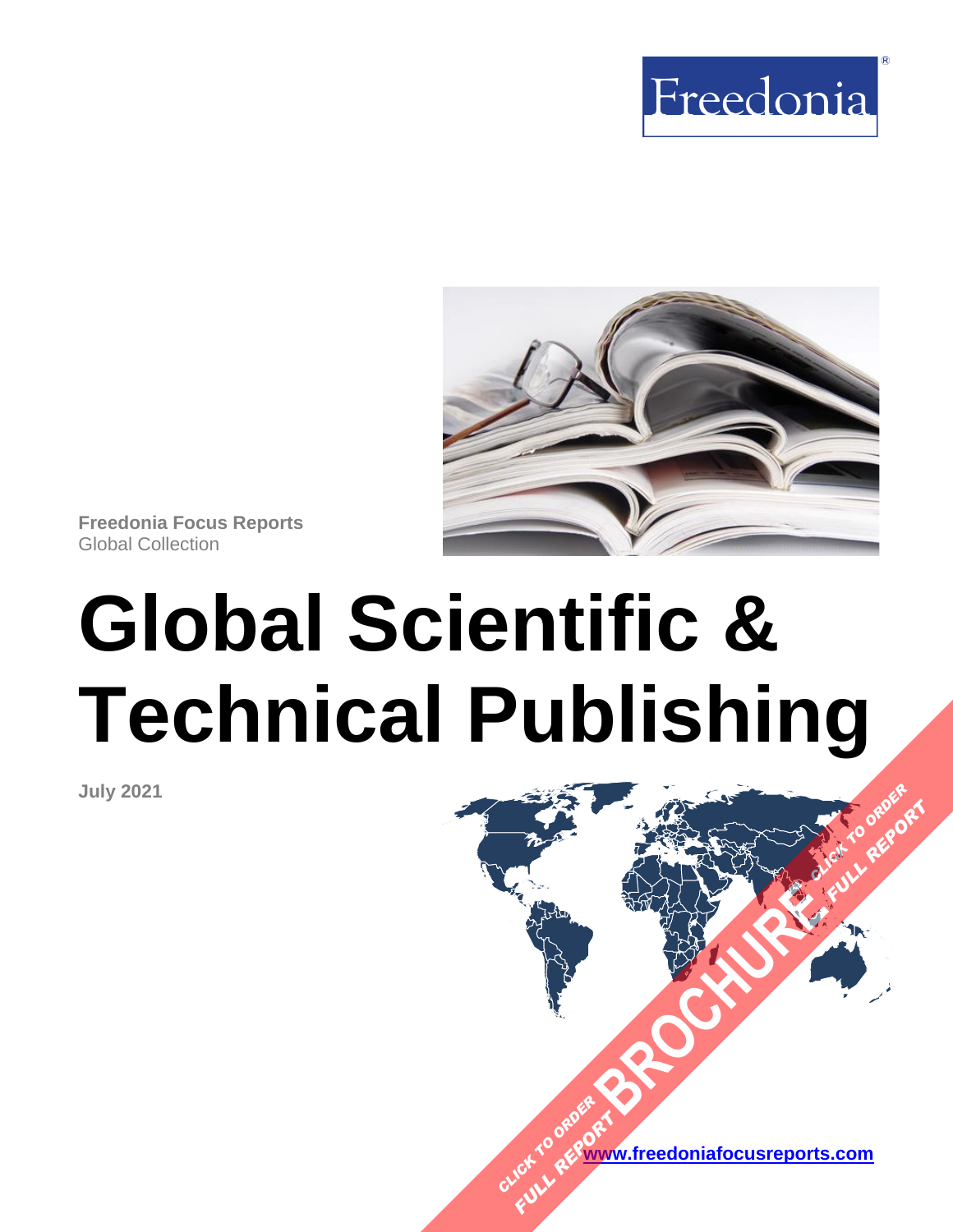# **Table of Contents**

|    | 1. Highlights                                       | 3  |
|----|-----------------------------------------------------|----|
|    | 2. Global Overview & Forecasts                      | 4  |
|    | Introduction                                        | 4  |
|    | Sales by Publishing Activity                        | 6  |
|    | Journals                                            | 8  |
|    | <b>Online Content</b>                               | 9  |
|    | <b>Books</b>                                        | 10 |
|    | Abstracting & Indexing Services                     | 11 |
|    | <b>Other Activities</b>                             | 12 |
| 3. | <b>Regional Segmentation &amp; Forecasts</b>        | 14 |
|    | <b>Regional Overview</b>                            | 14 |
|    | Language Splits & Major Publishing Hubs             | 15 |
|    | <b>North America</b>                                | 15 |
|    | Europe                                              | 15 |
|    | Asia/Pacific                                        | 16 |
|    | <b>Rest of World</b>                                | 17 |
|    | <b>Currency Impact</b>                              | 17 |
|    | 4. Leading Scientific & Technical Publishers        | 18 |
|    | <b>Market Share</b>                                 | 18 |
|    | Mergers & Acquisitions in the S&T Publishing Market | 19 |
|    | RELX/Elsevier                                       | 20 |
|    | <b>IHS Markit</b>                                   | 21 |
|    | <b>Springer Nature</b>                              | 22 |
|    | 5. About This Report                                | 23 |
|    | Scope                                               | 23 |
|    | Sources                                             | 23 |
|    | <b>Industry Codes</b>                               | 25 |
|    | Resources                                           | 26 |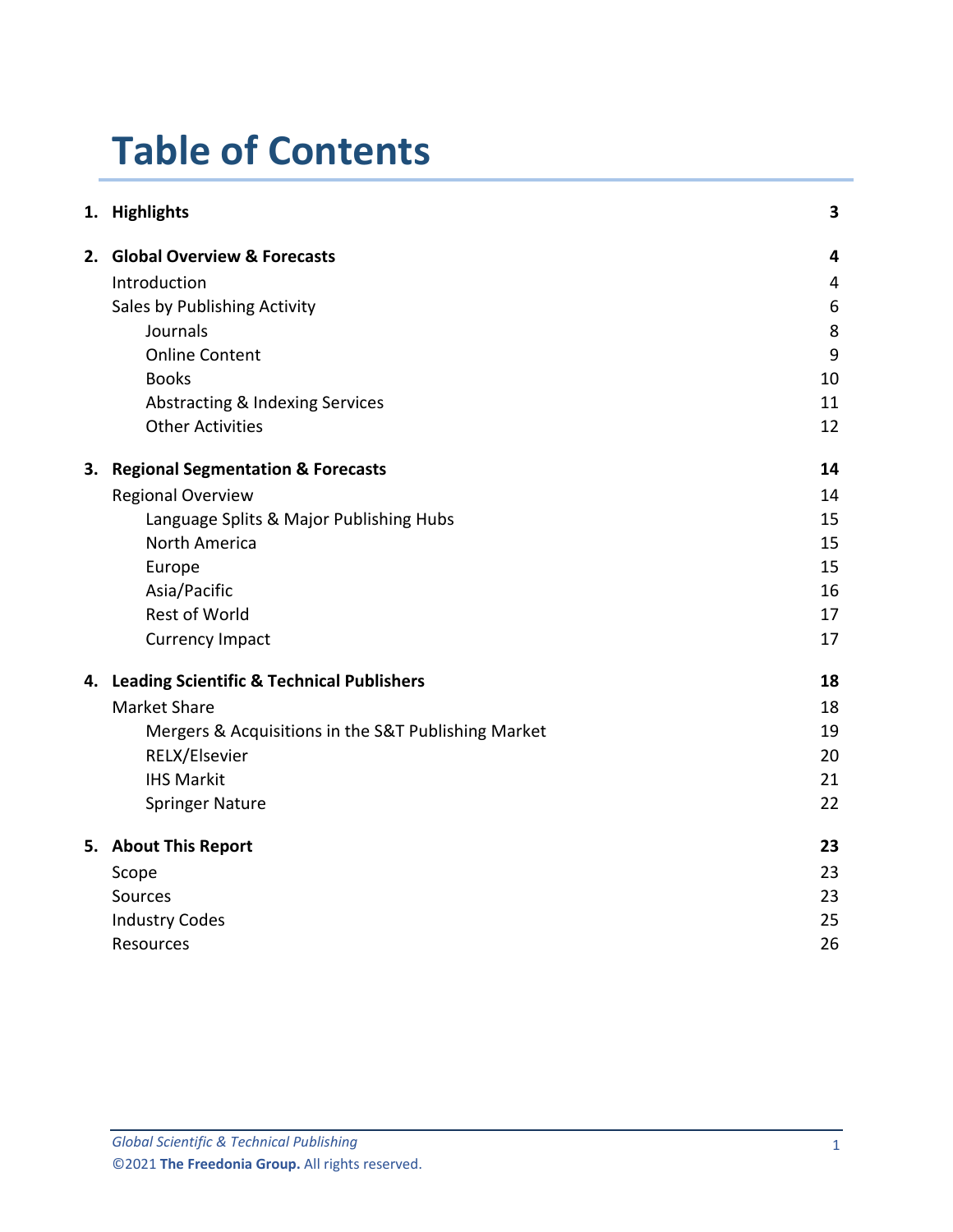# **List of Tables & Figures**

| Figure 1   Global Scientific & Technical Publishing Market Outlook, 2020 - 2025          | 3  |
|------------------------------------------------------------------------------------------|----|
| Figure 2   Global Scientific & Technical Publishing Sales by Publishing Activity, 2020 & |    |
| 2025 (US\$ bil)                                                                          | 6  |
| Table 1   Global Scientific & Technical Publishing Sales by Publishing Activity, 2018 -  |    |
| 2025 (US\$ mil)                                                                          | 6  |
| Figure 3   Global Scientific & Technical Publishing Sales by Publishing Activity, 2020 & |    |
| 2025(%)                                                                                  | 12 |
| Figure 4   Global Scientific & Technical Publishing Sales by Region, 2020 (%)            | 14 |
| Figure 5   Global Scientific & Technical Publishing Market Share by Company, 2020 (%)    | 18 |
| Table 2   Leading Scientific & Technical Publishers' Revenue & Growth, 2018 - 2020       |    |
| $(US$)$ mil)                                                                             | 19 |
| Table 3   NAICS & SIC Codes Related to Scientific & Technical Publishing                 | 25 |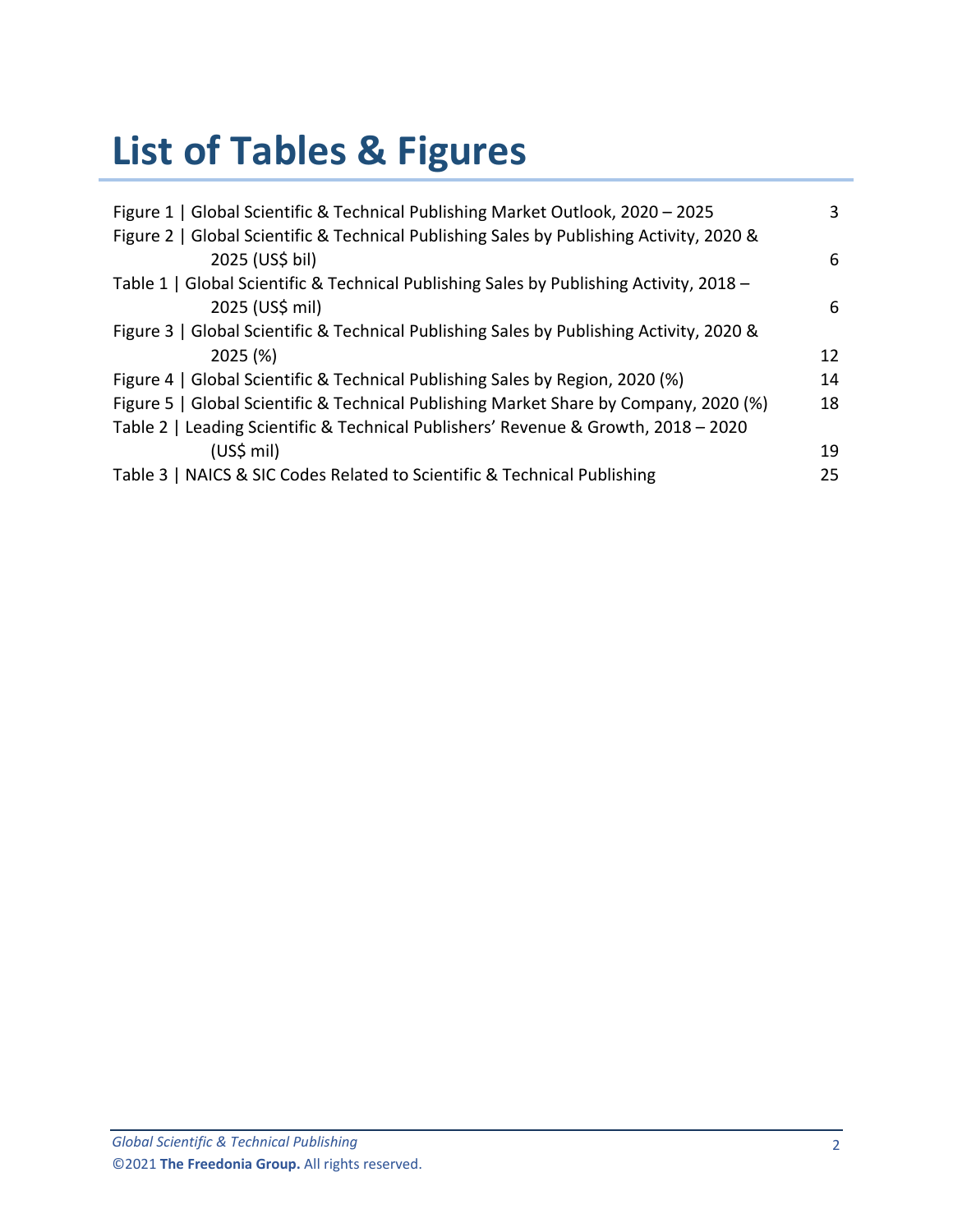# <span id="page-3-0"></span>**5. About This Report**

# <span id="page-3-1"></span>**Scope**

This report forecasts to 2025 global sales of scientific and technical (S&T) publishing by publishing activity in nominal US dollars. To illustrate historical trends, total sales and segments are provided for 2018-2020. Publishing activity segments include:

- journals
- online content
- books
- abstracting and indexing services
- other activities such as audiotapes and video content

World regional shares of S&T publishing sales for 2020 are provided for North America, Europe, Asia/Pacific, and the rest of the world.

Sales are global and include all media that fit the definition by subject and professional level. S&T publishing – particularly research and specialty journal publishing – is dominated by the English language. This report includes sales in all languages. Beyond English, significant S&T revenue is generated in Chinese, German, French, Spanish, and Japanese.

Freedonia quantifies trends in various measures of growth and volatility. Growth (or decline) expressed as an average annual growth rate (AAGR) is the least squares growth rate, which takes into account all available datapoints over a period. The volatility of datapoints around a least squares growth trend over time is expressed via the coefficient of determination, or  $r^2$ . The most stable data series relative to the trend carries an  $r^2$  value of 1.0; the most volatile – 0.0. Growth calculated as a compound annual growth rate (CAGR) employs, by definition, only the first and last datapoints over a period. The CAGR is used to describe forecast growth, defined as the expected trend beginning in the base year and ending in the forecast year. Readers are encouraged to consider historical volatility when assessing particular annual values along the forecast trend, including in the forecast year.

A full outline of report items by page is available in the Table of Contents.

# <span id="page-3-2"></span>**Sources**

*Global Scientific & Technical Publishing* (FW25023) is based on [a comprehensive industry](https://www.simbainformation.com/Global-Scientific-Technical-Publishing-14784500/?progid=89534)  [study](https://www.simbainformation.com/Global-Scientific-Technical-Publishing-14784500/?progid=89534) published by Simba Information. The Simba team used a combination of secondary research and competitor interviews to gather financial data. The team obtained and analyzed secondary data (library surveys and reports, marketing material, company statements, press releases, mentions in the press, etc.) to gain a comprehensive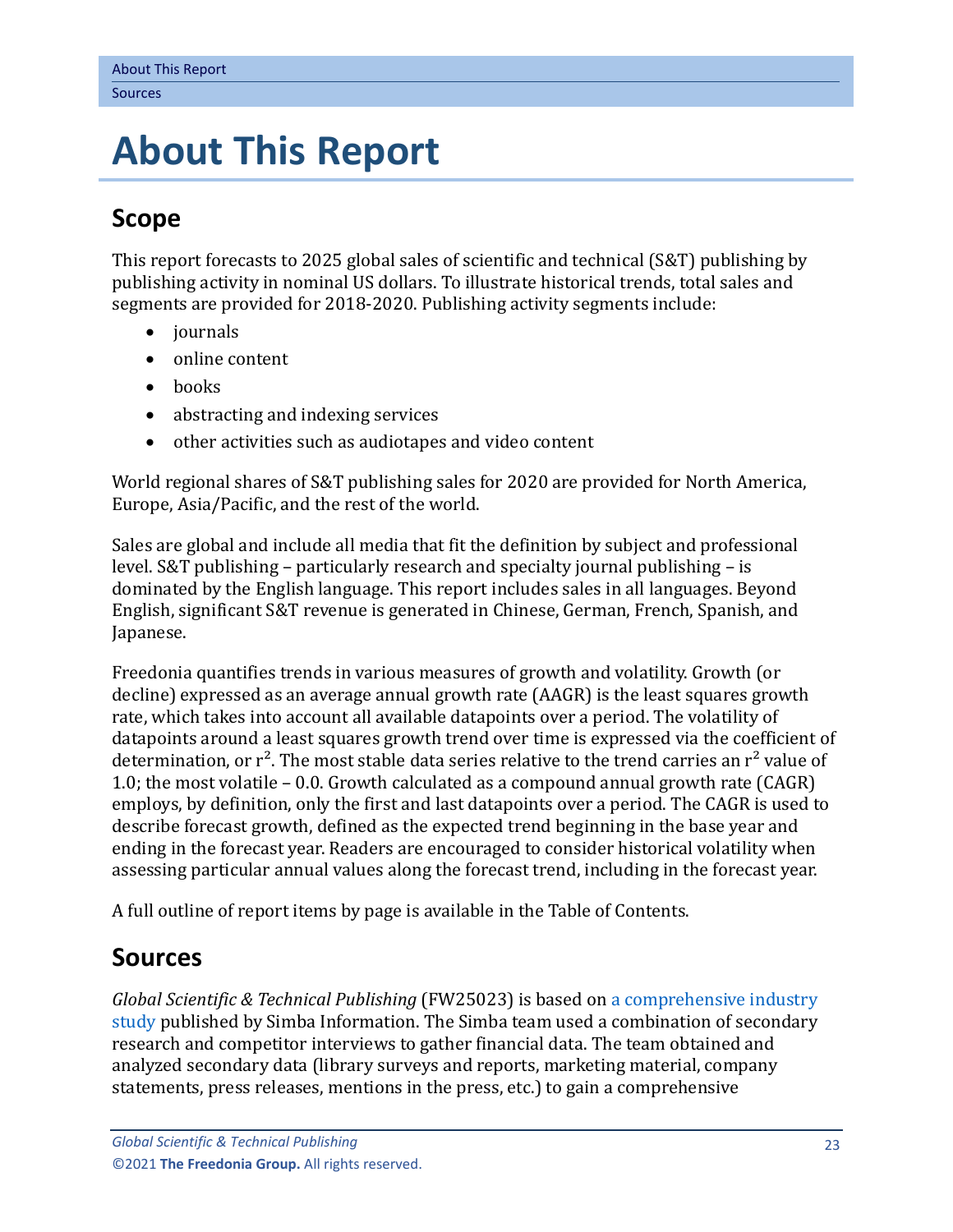understanding of each market segment and each major player. Simba also consulted industry experts: editors/analysts that cover the professional publishing and content industry. Simba contacted various levels of management at competitor organizations to get detailed product descriptions, pricing, sales figures, market share data, and delivery options, as well as strategic information they may provide.

When reported information was not available, estimates were based on historic trends, directional guidance by executives, size of competitors, relative size based on customer observations, number of titles, and library-spending studies for individual publishers. Simba also accessed its database of STM executives to gather intelligence on companies that did not publicly disclose financial data. In addition, Simba's research team conducted searches of online news databases (including Clarivate, LexisNexis, Factiva, Wall Street Journal Online, and Google) to obtain some figures and estimates. In addition, data was collected while attending industry conferences focused on the professional publishing market, including the Association of American Publishers' Professional & Scholarly Publishing annual conference, The Society for Scholarly Publishing annual conference, book fairs, and publishing-related seminars.

Estimates of sales and projections were based on classification of revenue into component categories and geographic splits. Guidance from analysts, annual reports, 10-Ks, and industry insider observations of growth or weakness were then applied. Currency movements and merger and acquisition (M&A) activity also played an important role.

Simba's forecast methodology is akin to its approach to building actual global market size numbers. We discuss trends and insights with industry executives and research secondary sources, analyst reports, and industry studies such as the annual Publishers Communication Group (PCG) library survey.

Principal drivers of the 2021-2025 forecasts are: extrapolation of recent trends, M&A activity, global and national gross domestic product (GDP) forecasts, industry forecasts, company forecasts, and publishing trends.

Specific sources and additional resources are listed in the Resources section of this publication for reference and to facilitate further research.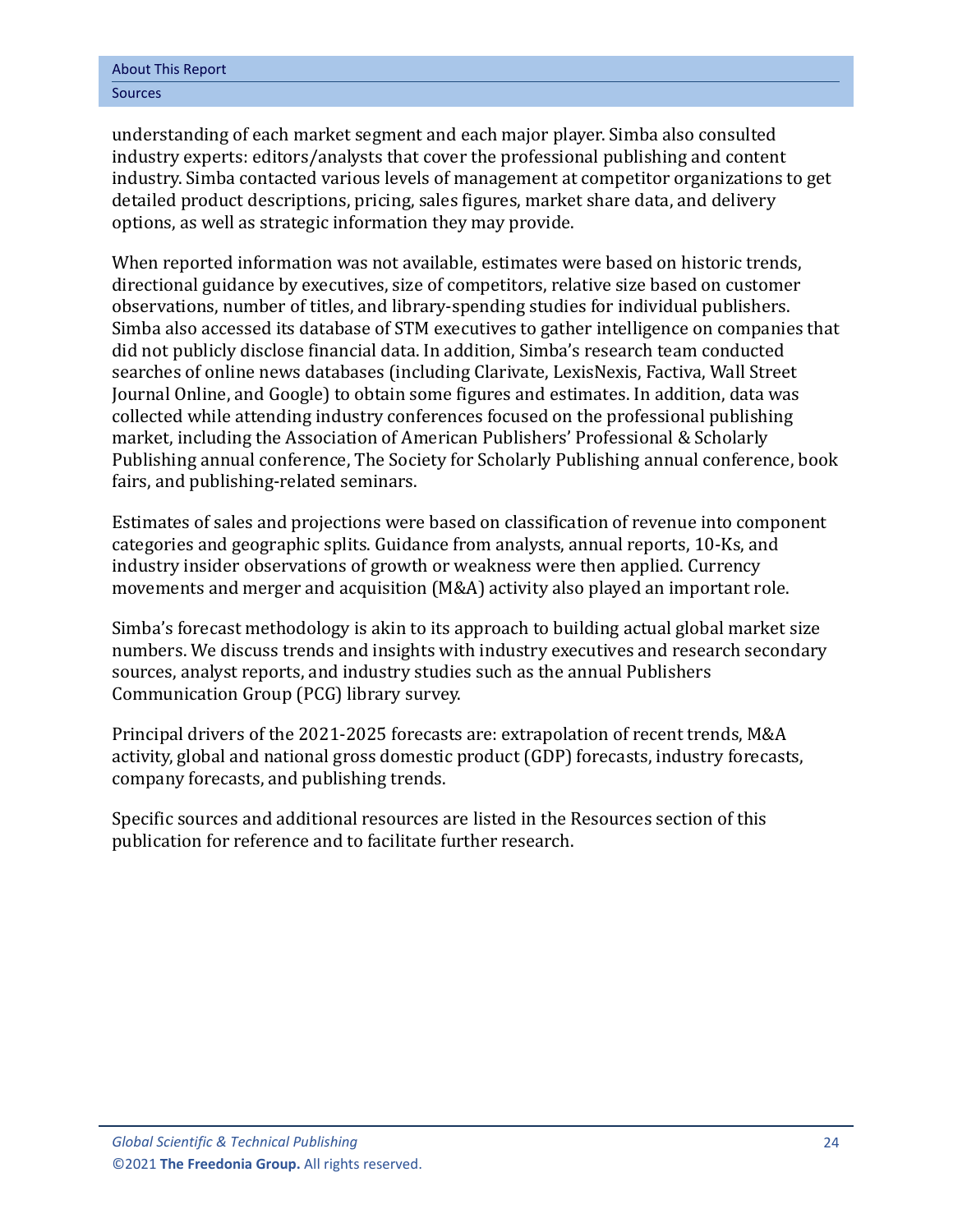# <span id="page-5-0"></span>**Industry Codes**

<span id="page-5-1"></span>

| Table 3   NAICS & SIC Codes Related to Scientific & Technical Publishing |                                                         |                                           |                                                   |  |  |  |
|--------------------------------------------------------------------------|---------------------------------------------------------|-------------------------------------------|---------------------------------------------------|--|--|--|
| NAICS/SCIAN 2017                                                         |                                                         |                                           |                                                   |  |  |  |
| <b>North American Industry Classification System</b>                     |                                                         | <b>Standard Industrial Classification</b> |                                                   |  |  |  |
| 511120                                                                   | <b>Periodical Publishers</b>                            | 2721                                      | Periodicals: Publishing, or Publishing & Printing |  |  |  |
| 511130                                                                   | <b>Book Publishers</b>                                  | 2731                                      | Books: Publishing, or Publishing & Printing       |  |  |  |
| 511210                                                                   | Software Publishers                                     | 2741                                      | Miscellaneous Publishing                          |  |  |  |
| 519130                                                                   | Internet Publishing & Broadcasting & Web Search Portals | 7372                                      | Prepackaged Software                              |  |  |  |

Source: US Census Bureau

# **Copyright & Licensing**

The full report is protected by copyright laws of the United States of America and international treaties. The entire contents of the publication are copyrighted by The Freedonia Group.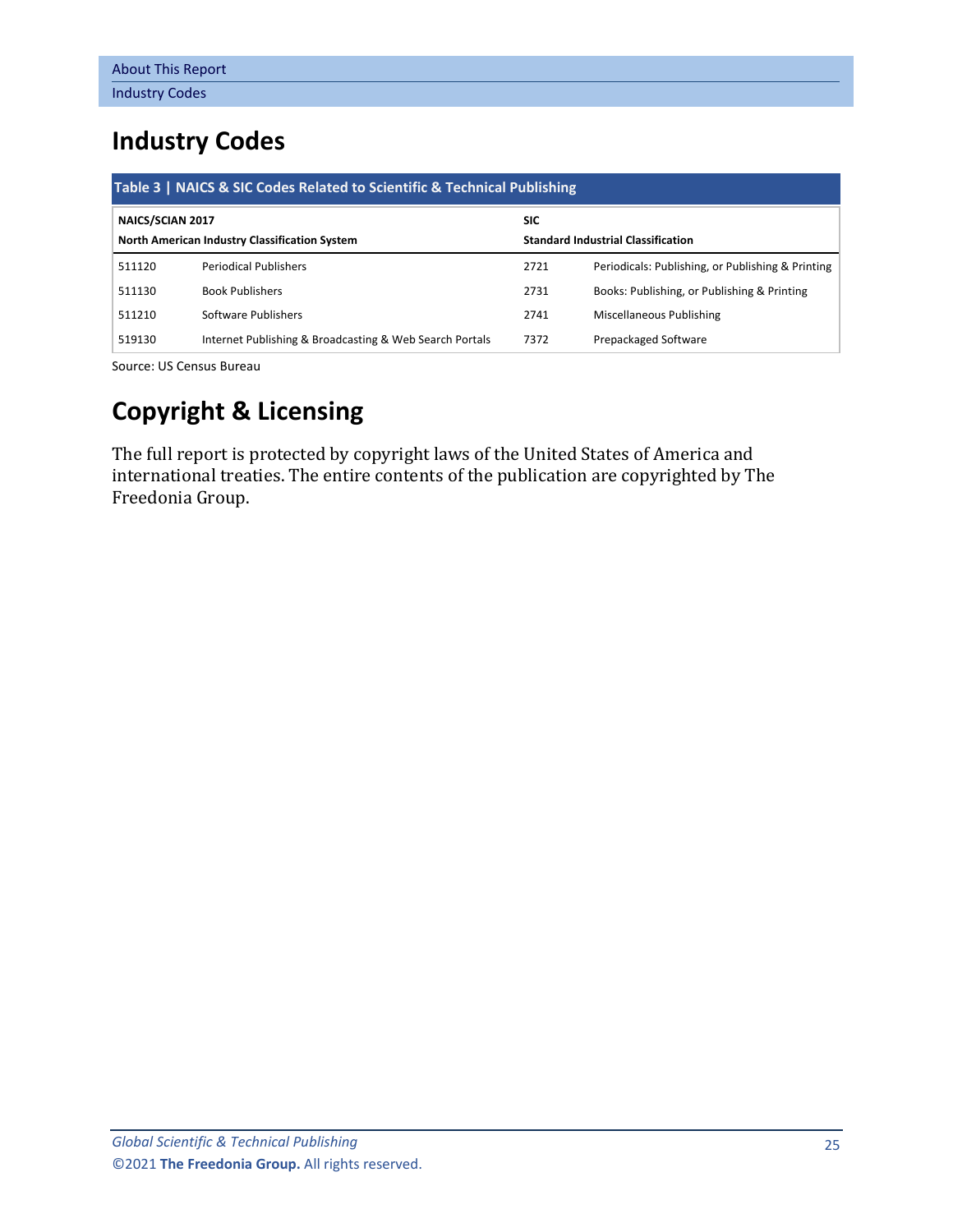## <span id="page-6-0"></span>**Resources**

## **Simba Information**

*[Global Medical Publishing 2019-2023](https://www.simbainformation.com/Global-Medical-Publishing-12536708/?progid=89534) [Global Scientific & Technical Publishing 2021-2025](https://www.simbainformation.com/Global-Scientific-Technical-Publishing-14784500/?progid=89534) Global Social Sciences [& Humanities Publishing 2021-2025](https://www.simbainformation.com/Global-Social-Sciences-Humanities-Publishing-14240578/?progid=89534) [Open Access Book Publishing 2020-2024](https://www.simbainformation.com/Open-Access-Book-Publishing-13834437/?progid=89534) [Open Access Journal Publishing 2020-2024](https://www.simbainformation.com/Open-Access-Journal-Publishing-13366208/?progid=89534) [Scholarly & Professional E-Book Publishing 2020-2024](https://www.simbainformation.com/Scholarly-Professional-Book-Publishing-13614714/?progid=89534) [STM Online Services 2019-2023](https://www.simbainformation.com/STM-Online-Services-12909764/?progid=89534)*

### **The Freedonia Group**

#### **[Freedonia Industry Studies](http://www.freedoniagroup.com/Home.aspx?ReferrerId=FL-Focus)**

*[Global Adhesives & Sealants](https://www.freedoniagroup.com/DocumentDetails.aspx?ReferrerId=FL-FOCUS&StudyId=3715) [Global E-Commerce](http://www.freedoniagroup.com/DocumentDetails.aspx?ReferrerId=FL-FOCUS&studyid=3724) [Global E-Commerce Packaging](http://www.freedoniagroup.com/DocumentDetails.aspx?ReferrerId=FL-FOCUS&studyid=3744) [Global Housing](http://www.freedoniagroup.com/DocumentDetails.aspx?ReferrerId=FL-FOCUS&studyid=3877) [Global Pressure Sensitive Tapes](http://www.freedoniagroup.com/DocumentDetails.aspx?ReferrerId=FL-FOCUS&studyid=4145) [Labels](https://www.freedoniagroup.com/DocumentDetails.aspx?ReferrerId=FL-FOCUS&StudyId=3852) [Pressure Sensitive Tapes in the US](http://www.freedoniagroup.com/DocumentDetails.aspx?ReferrerId=FL-FOCUS&studyid=3645)*

#### **[Freedonia Focus Reports](https://www.freedoniafocusreports.com/redirect.asp?progid=89534&url=/)**

*[Books: United States](https://www.freedoniafocusreports.com/Books-United-States-FF25010/?progid=89534) [Commercial Printing: United States](https://www.freedoniafocusreports.com/Commercial-Printing-United-States-FF25012/?progid=89534) [COVID-19 Market Impact Analysis](https://www.freedoniafocusreports.com/COVID-19-Market-Impact-Analysis-FW95079/?progid=89534) [E-Commerce: United States](https://www.freedoniafocusreports.com/E-Commerce-United-States-FF90043/?progid=89534) [Global Demographics](https://www.freedoniafocusreports.com/Global-Demographics-FW95050/?progid=89534) [Global Macroeconomy](https://www.freedoniafocusreports.com/Global-Macroeconomy-FW95051/?progid=89534) [Paper Industry Machinery: United States](https://www.freedoniafocusreports.com/Paper-Industry-Machinery-United-States-FF75023/?progid=89534) [Paper & Paperboard: United States](https://www.freedoniafocusreports.com/Paper-Paperboard-United-States-FF25011/?progid=89534) [Printing Machinery & Equipment: United States](https://www.freedoniafocusreports.com/pub/12733010.html/?progid=89534)*

#### **[Freedonia Custom Research](http://www.freedoniagroup.com/CustomResearch.aspx?ReferrerId=FL-Focus)**

### **Trade Publications**

*Book Business Digital Book World Printing Impressions Publishers Weekly*